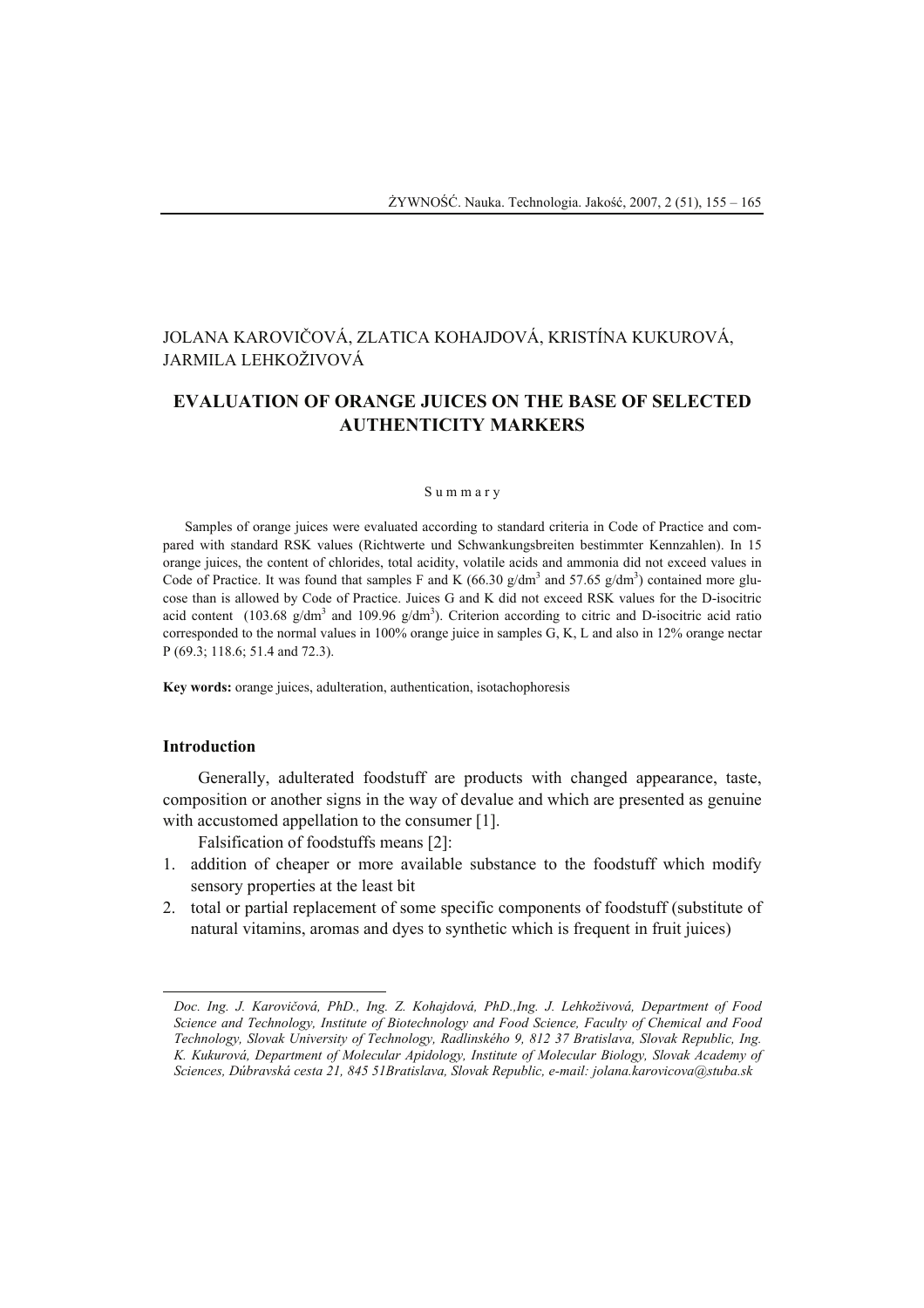- 3. addition of additives which are cover up the real quality or origin (for example the supplementary colour or aromatize foodstuffs with less quality)
- 4. mendacious trademark or information about composition, origin and age.

Orange juices and nectars represent the food commodity that is very often subjected to adulteration. The main deviations are: lowering of fruit content (addition of sugars, acids, artificial mixtures), unlabelled sugar addition (usually without lowering of fruit content), pulp wash addition (including pure pulp wash juices), lower refractive index, low quality of water used for reconstitution and others [3].

Criterions for quality of orange juices are specifying in Council Directive 2001/112/EC which is in force for member states in EU [4]. Association of the Industry of Juices and Nectars from Fruits and Vegetables issued Code of Practice (CP) that is generally standard in EU [5]. First standards for fruit juices were developed in Germany and they are known as RSK values (Richtwerte und Schwankungsbreiten bestimmter Kennzahlen) [6]. Slovak national criteria and other regulations for orange juices are laid down by Decree [7, 8].

Quality requirements such as minimal relative density and corresponding Brix values, isotopes, ethanol, arsenic and heavy metals and the essential parameters and their characteristic value or range for the evaluation of identity and authenticity as well as some recommended quality criteria for juices, e.g. acids, minerals, sugars, amino acids, flavonoids, etc. is used [3]. Simple adulteration of orange juices by addition of water, sugars and acids is possible to detect by determination ratio of citric acid to Disocitric acid. Recently enzymatic methods, high-performance liquid chromatography [9], capillary isotachophoresis [3, 9, 10], electrophoresis [11] and gas chromatography [12] is using to measurement content of citric and D-isocitric acid.

The aim of this study was authentication of commercial orange juices by determination of selected authenticity markers (titrable acids, volatile acids, glucose, chlorides, ammonia, L-ascorbic acid, lactic acid, D-isocitric acid, ratio of citric and D-isocitric acid) and comparison of measured results with RSK [6, 13, 14] and Code of Practice standards [5, 14]. Finally it was applying of principal component analysis and selection analytical parameters with the best power of testimony for orange juices.

### **Material and methods**

Orange juices analysed in experiment were randomly purchased from retail chain. List of analysed samples according to the respective labels such a producer, country of origin, packaging and description is in the Tab. 1.

The measurement of pH was performed by pH meter type OK – 104 (Radelkis, Budapest, Hungary). The titrable acidity was determined by the visual titration with NaOH using phenolphthalein indicator and expressed as tartaric acid [5, 15]. The determination of volatile acids was performed by titration with NaOH using phenolphthalein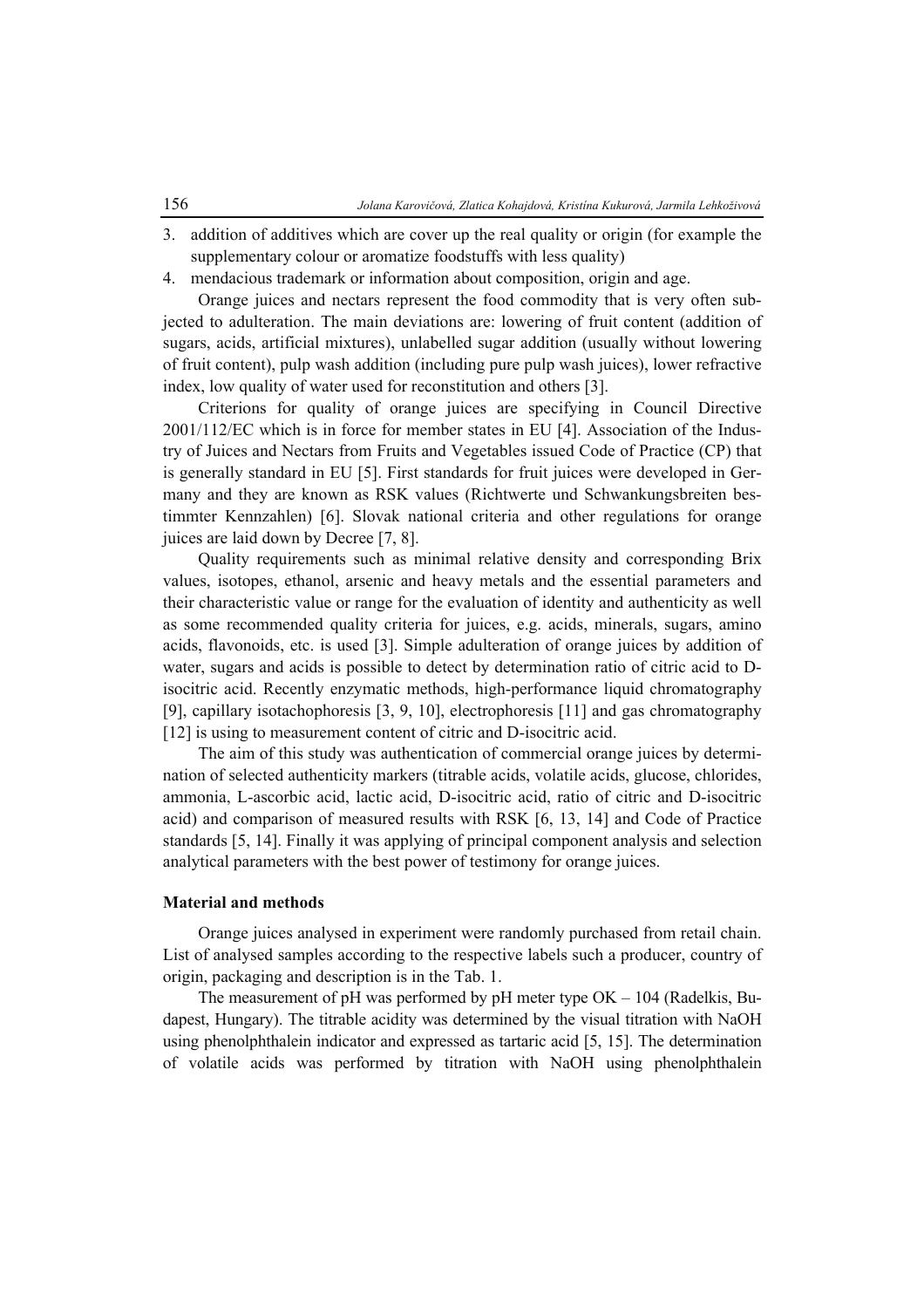# $T$  a b l e  $1$

List of analysed orange juices.

Wykaz analizowanych soków pomarańczowych.

| Sample<br>Próbka                                                      | Country of<br>Origin<br>Kraj<br>pochodzenia | Package / volume<br>Opakowanie / objętość | Description<br>Opis                                                                            |  |
|-----------------------------------------------------------------------|---------------------------------------------|-------------------------------------------|------------------------------------------------------------------------------------------------|--|
| A<br>100% orange juice<br>100% sok pomarańczowy                       | Slovakia<br>Słowacja                        | Tetra Pak $/ 1$ dm <sup>3</sup>           | pasteurised, sugar and preservative free<br>pasteryzowany, bez dodatku cukru<br>i konserwantów |  |
| $\overline{\mathbf{R}}$<br>100% orange juice<br>100% sok pomarańczowy | Slovakia<br>Słowacja                        | Tetra Pak $/ 1$ dm <sup>3</sup>           | pasteurised, sugar and preservative free<br>pasteryzowany, bez dodatku cukru<br>i konserwantów |  |
| 100% orange juice<br>100% sok pomarańczowy                            | Slovakia<br>Słowacja                        | Tetra Pak $/ 1$ dm <sup>3</sup>           | pasteurised, sugar and preservative free<br>pasteryzowany, bez dodatku cukru<br>i konserwantów |  |
| D<br>100% orange juice<br>100% sok pomarańczowy                       | Slovakia<br>Słowacja                        | Tetra Pak / $1 \text{ dm}^3$              | pasteurised, sugar and preservative free<br>pasteryzowany, bez dodatku cukru<br>i konserwantów |  |
| Ē.<br>100% orange juice<br>100% sok pomarańczowy                      | Slovakia<br>Słowacja                        | Tetra Pak $/ 1$ dm <sup>3</sup>           | pasteurised, preservative free<br>pasteryzowany, bez dodatku<br>konserwantów                   |  |
| 100% orange juice<br>100% sok pomarańczowy                            | Slovakia<br>Słowacja                        | Tetra Pak $/ 1$ dm <sup>3</sup>           | pasteurised, sugar and preservative free<br>pasteryzowany, bez dodatku cukru<br>i konserwantów |  |
| G<br>100% orange juice<br>100% sok pomarańczowy                       | Slovakia<br>Słowacja                        | Tetra Pak $/ 1$ dm <sup>3</sup>           | pasteurised, preservative free<br>pasteryzowany, bez dodatku<br>konserwantów                   |  |
| H<br>100% orange juice<br>100% sok pomarańczowy                       | Slovakia<br>Słowacja                        | Tetra Pak $/ 1$ dm <sup>3</sup>           | pasteurised, preservative free<br>pasteryzowany, bez dodatku<br>konserwantów                   |  |
| 100% orange juice<br>100% sok pomarańczowy                            | Slovakia<br>Słowacja                        | Tetra Pak $/ 1$ dm <sup>3</sup>           | pasteurised, sugar and preservative free<br>pasteryzowany, bez dodatku cukru i<br>konserwantów |  |
| 100% orange juice<br>100% sok pomarańczowy                            | Slovakia<br>Słowacja                        | Tetra Pak $/ 1$ dm <sup>3</sup>           | pasteurised, sugar and preservative free<br>pasteryzowany, bez dodatku cukru<br>i konserwantów |  |
| K<br>100% orange juice<br>100% sok pomarańczowy                       | Slovakia<br>Słowacja                        | Tetra Pak $/ 1$ dm <sup>3</sup>           | pasteurised, sugar and preservative free<br>pasteryzowany, bez dodatku cukru<br>i konserwantów |  |
| 100% orange juice<br>100% sok pomarańczowy                            | Czech<br>Republic<br>Czechy                 | Tetra Pak $/ 1$ dm <sup>3</sup>           | pasteurised, preservative free<br>pasteryzowany, bez dodatku<br>konserwantów                   |  |
| M<br>100% orange juice<br>100% sok pomarańczowy                       | Austria<br>Austria                          | Tetra Pak $/ 1$ dm <sup>3</sup>           | pasteurised, sugar free<br>pasteryzowany, bez dodatku cukru                                    |  |
| N<br>60% orange nectar<br>60% nektar pomarańczowy                     | Slovakia<br>Słowacja                        | Tetra Pak $/ 1$ dm <sup>3</sup>           | pasteurised, preservative free<br>pasteryzowany, bez dodatku<br>konserwantów                   |  |
| 12% orange juice<br>12% sok pomarańczowy                              | Czech<br>Republic<br>Czechy                 | Al-PE / $0.25$ dm <sup>3</sup>            | pasteurised, sugar and preservative free<br>pasteryzowany, bez dodatku cukru<br>i konserwantów |  |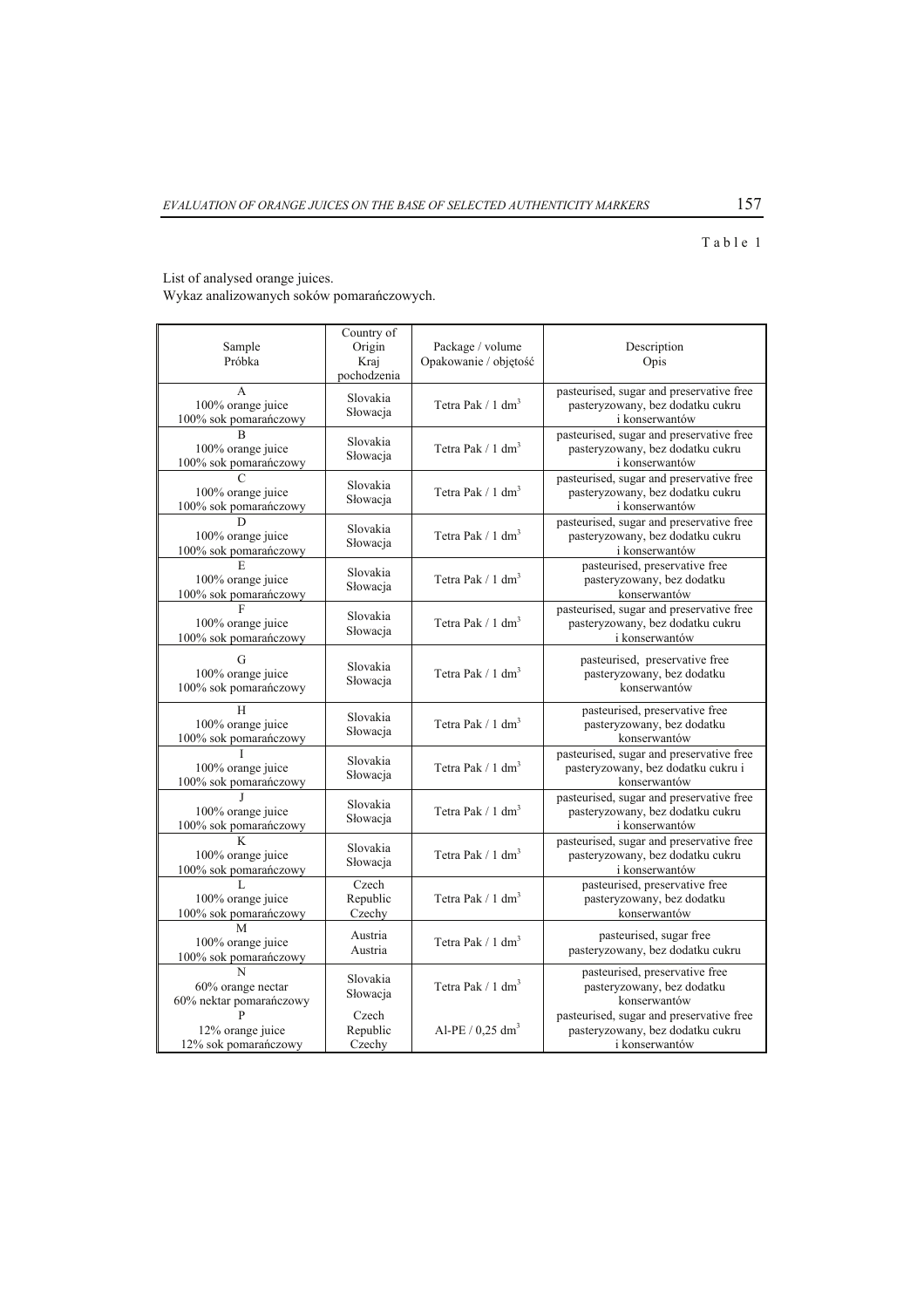indicator after destilation with steam [15]. Chlorides were performed according to Mohr [15]. Glucose was determined by visual titration with  $Na<sub>2</sub>S<sub>2</sub>O<sub>3</sub>$  with solution of starch as indicator after oxidation with iodine [15]. L-ascorbic acid was determined by visual titration by 2,6-dichlorophenolindophenol [15]. Ammonia was determined by microdiffusion [15].

Measurements of organic acids were realised on the isotachophoretic analyser ZKI 01, Villa Labeco Spišská Nová Ves with conductivity detector. For determination of lactic acid, acetic acid and citric acid electrolytic system of following composition was applied [16, 17]: Leading electrolyte (LE):  $10^{-2}$  mol/dm<sup>3</sup> hydrochloric acid (HCl), counter-ion ε–aminocaproic acid, additive methylhydroxyethylcellulose (MHEC), pH 4.25 and terminal electrolyte (TE):  $5 \times 10^{-3}$  mol/dm<sup>3</sup> caproic acid. The samples are analysed at the driving current of 300 μA in preseparation column. For determination of D-isocitric acid was applied electrolytic system with this composition [10, 18]: LE:  $6 \times 10^{-3}$  mol/dm<sup>3</sup> Histidine Chloride,  $5 \times 10^{-3}$  mol/dm<sup>3</sup> Histidine +  $2 \times 10^{-3}$  mol/dm<sup>3</sup> CaCl<sub>2</sub>, additive hydroxyethylcellulose (HEC), pH 6 and TE:  $10 \times 10^{-3}$  mol/dm<sup>3</sup> citric acid. The current in preseparation column was 200 μA. Quantitative analysis was performed by calibration.

To evaluation results of chemical analysis was applied principal component analysis (PCA) - statistical program Statgraphics plus for Windows, Version 1.4. PCA is method for reducing the dimensionality of a set of variables by constructing uncorrelated linear combinations of them. The combinations are computed in a way that the first component accounts for the major part of the variance; that is, it is the major axis of the points in the p-dimensional space [19, 20].

### **Results and discussion**

13 samples declared as 100% orange juices by producer and also 60% and 12% orange nectars with purpose of comparison were tested in this work. Products were obtained from domestic and furthermore from foreign producers. In all samples following parameters were analysed: titrable acids, glucose, chlorides, ammonia, volatile acids, L-ascorbic acid, lactic acid, citric acid, isocitric acid and ratio of citric and isocitric acid. Further pH value and content of citric acid was also determined.

First standards for fruit juices which were developed in Germany were denominated RSK values (Richtwerte und Schwankungsbreiten bestimmter Kennzahlen) [6, 13, 14]. Selected RSK values and standards according to Code of Practice set by AIJN (Association of the Industry of Juices and Nectars from Fruits and Vegetables of the European Economic Community (EEC) [5, 14] for 100% orange juices are presented in Tab. 2.

Results of chemical analysis in evaluated samples of orange juices are summarised in Tab. 3 and 4.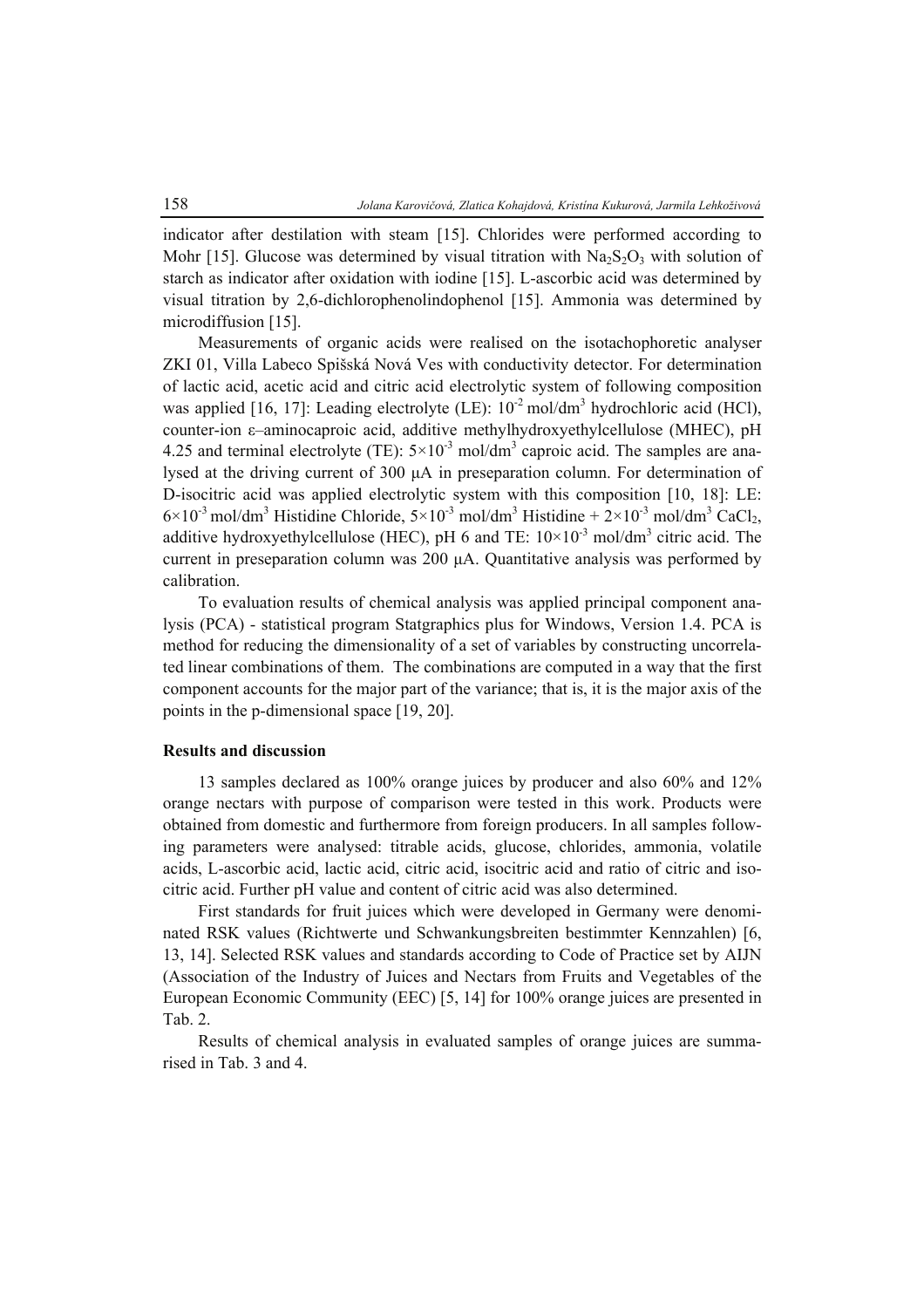## Table 2

| Parameter                                       | RSK values                   | Code of Practice |  |
|-------------------------------------------------|------------------------------|------------------|--|
| Parametr                                        | Wartości RSK                 | Wartości CP      |  |
| Titrable acids $\left[\frac{g}{dm^3}\right]$    | $8 - 12$                     | 5.8-15.4         |  |
| Kwasowość miareczkowa                           |                              |                  |  |
| Volatile acids $\left[\frac{g}{dm^3}\right]$    | max. 0.4                     | max. 0.4         |  |
| Lotne kwasy                                     |                              |                  |  |
| Lactic acid $\left[\frac{g}{dm^3}\right]$       |                              | max. 0.5         |  |
| Kwas mlekowy                                    |                              |                  |  |
| Citric acid $[g/dm^3]$                          | $7.6 - 11.5$                 | $6.3 - 17$       |  |
| Kwas cytrynowy                                  |                              |                  |  |
| D-isocitric acid $\left[\frac{mg}{dm^3}\right]$ | 65-130                       | 65-200           |  |
| Kwas D-izocytrynowy                             |                              |                  |  |
| Citric/D-isocitric acid ratio                   | 80-130                       | max. 130         |  |
| Stosunek kwas cytrynowy/kwas D-izocytrynowy     |                              |                  |  |
| L-ascorbic acid $[mg/dm3]$                      | min. 200                     | min. 200         |  |
| Kwas L-askorbinowy                              |                              |                  |  |
| Glucose $\lceil g/dm^3 \rceil$                  | min. 20                      | 20-50            |  |
| Glukoza                                         |                              |                  |  |
| Ammonia $[mg/dm3]$                              | max. $1.5 \text{ mmol/dm}^3$ | max. 17          |  |
| Amoniak                                         |                              |                  |  |
| Chlorides $\left[\text{mg/dm}^3\right]$         | max. 60                      | max. 60          |  |
| Chlorki                                         |                              |                  |  |

Selected RSK values and values according to Code of Practice (CP) for orange juices. Wybrane wartości RSK i CP dla soków pomarańczowych.

Titrable acidity of juices was from 6.0  $g/dm<sup>3</sup>$  to 15.01  $g/dm<sup>3</sup>$ . All of samples including 60% and 12% orange nectars fulfilled the standard value for this parameter in Code of Practice, however in comparison with RSK value almost 50% samples had higher value of titrable acidity. The relative standard deviations at determination of titrable acidity were from 1.5% to 2.9%. Samples of 100% orange juices had pH value from 3.5 (F) to 4.2 (G). Sample of 60% orange nectar (N) had pH value 3.6 and sample of 12% orange nectar (P) marked out in the lowest pH value (3.0).

Content of glucose in the juices was from 20.18  $g/dm^3$  (G) to 92.24  $g/dm^3$  (12% orange nectar P). Samples of 100% orange juices A, B, E, G, H, I, L and M fit the requirements from Code of Practice. In the samples C and D were determined higher content of glucose by  $0.44$  g/dm<sup>3</sup> against standard in Code of Practice. In the sample of 60% orange nectar (N) (content of glucose was  $61.97$  g/dm<sup>3</sup>) producer declared addition of sugars in the label of product. The relative standard deviations for determination of glucose varied from 0.3% to 3.5%.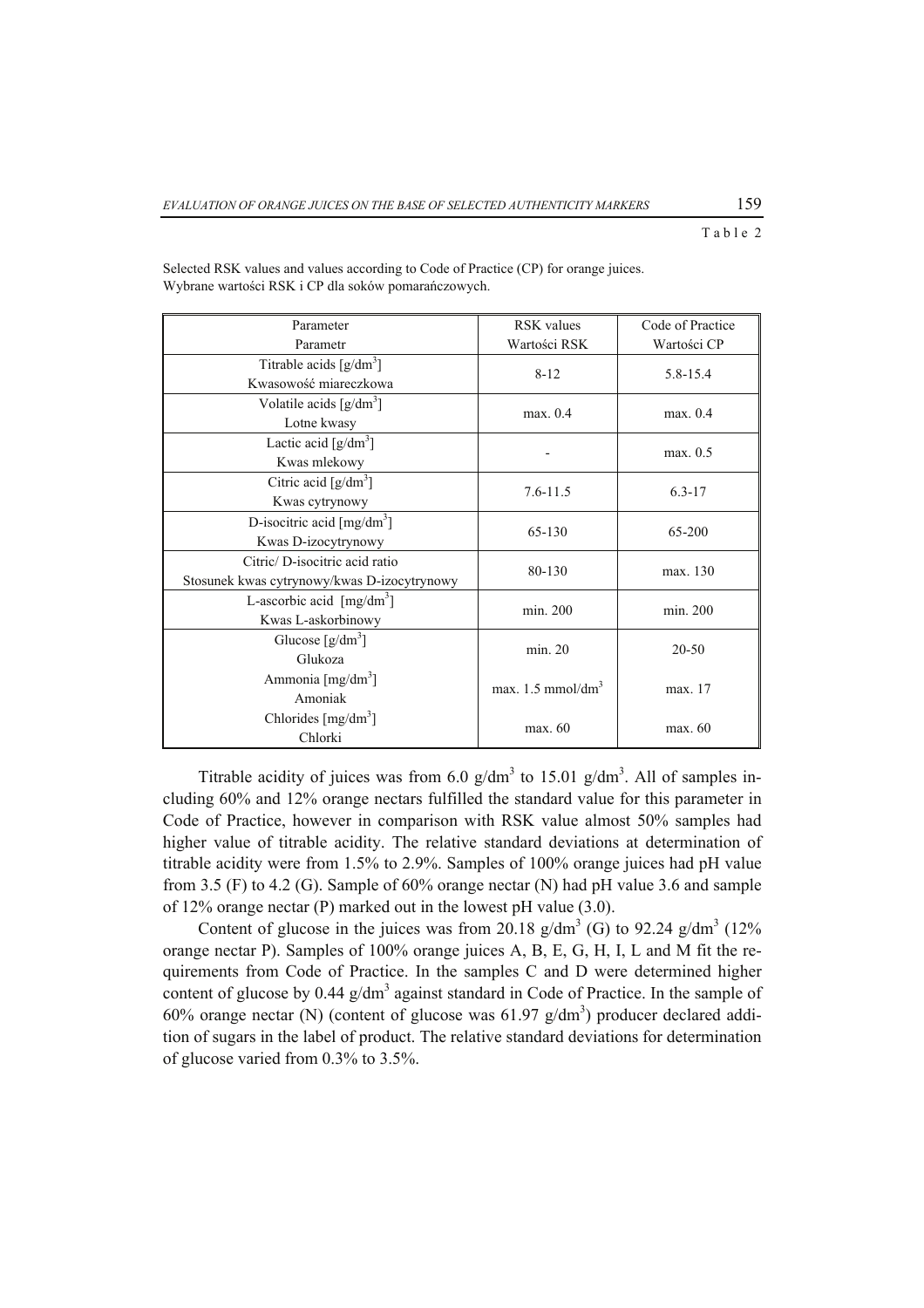Table 3

| Sample<br>Próbka | pH   | Titrable acids<br>Kwasowość<br>miareczkowa<br>$\left[\frac{g}{dm^3}\right]$ | Glucose<br>Glukoza<br>$\left[\frac{g}{dm^3}\right]$ | Chlorides<br>Chlorki<br>$\left[\text{mg/dm}^3\right]$ | Ammonia<br>Amoniak<br>[mg/dm <sup>3</sup> ] | Volatile acids<br>Lotne kwasy<br>$\left[\frac{g}{dm^3}\right]$ | L-ascorbic acid<br>Kwas<br>L-askorbinowy<br>[mg/dm <sup>3</sup> ] |
|------------------|------|-----------------------------------------------------------------------------|-----------------------------------------------------|-------------------------------------------------------|---------------------------------------------|----------------------------------------------------------------|-------------------------------------------------------------------|
| A                | 3.90 | 13.21                                                                       | 47.56                                               | 28.15                                                 | 9.18                                        | 0.29                                                           | 339.7                                                             |
| B                | 3.65 | 12.01                                                                       | 49.00                                               | 31.92                                                 | 9.45                                        | 0.19                                                           | 248.7                                                             |
| $\mathcal{C}$    | 3.65 | 9.01                                                                        | 50.44                                               | 28.36                                                 | 8.16                                        | 0.21                                                           | 267.5                                                             |
| D                | 3.90 | 13.81                                                                       | 50.44                                               | 29.93                                                 | 8.45                                        | 0.25                                                           | 324.6                                                             |
| E                | 3.80 | 14.41                                                                       | 46.12                                               | 28.98                                                 | 8.59                                        | 0.24                                                           | 218.7                                                             |
| $\mathbf F$      | 3.50 | 10.21                                                                       | 66.30                                               | 30.67                                                 | 8.62                                        | 0.25                                                           | 194.9                                                             |
| G                | 4.20 | 9.60                                                                        | 20.18                                               | 27.08                                                 | 9.90                                        | 0.25                                                           | 252.3                                                             |
| H                | 3.85 | 13.22                                                                       | 38.91                                               | 29.78                                                 | 9.28                                        | 0.22                                                           | 293.2                                                             |
| I                | 4.00 | 13.81                                                                       | 36.01                                               | 28.10                                                 | 8.09                                        | 0.23                                                           | 248.7                                                             |
| J                | 3.75 | 14.41                                                                       | 57.65                                               | 29.35                                                 | 8.07                                        | 0.21                                                           | 233.5                                                             |
| K                | 3.85 | 8.41                                                                        | 66.30                                               | 27.86                                                 | 8.73                                        | 0.19                                                           | 152.3                                                             |
| $\mathbf{L}$     | 3.90 | 14.41                                                                       | 47.56                                               | 30.47                                                 | 9.18                                        | 0.23                                                           | 326.9                                                             |
| M                | 3.90 | 15.01                                                                       | 47.56                                               | 26.31                                                 | 6.35                                        | 0.25                                                           | 403.8                                                             |
| N                | 3.60 | 10.81                                                                       | 61.97                                               | 25.30                                                 | 8.03                                        | 0.15                                                           | 262.8                                                             |
| P                | 3.00 | 6.00                                                                        | 92.24                                               | ND                                                    | 3.56                                        | 0.07                                                           | 216.7                                                             |

Analytical parameters of orange juices Analityczne parametry soków pomarańczowych

Content of chlorides in the samples was from  $25.30$  mg/dm<sup>3</sup> to  $31.92$  mg/dm<sup>3</sup>. In the sample of 12% orange nectar (P) the content of chlorides was under limit of quantification of applied method. The relative standard deviations for determination of chlorides were from 3.0% to 6.0%.

Samples of orange juices contained from 2.65 mg/dm<sup>3</sup> to 9.90 mg/dm<sup>3</sup> of ammonia and  $0.07 \text{ mg/dm}^3$  to  $0.21 \text{ mg/dm}^3$  of volatile acids. Content of chlorides, ammonia and volatile acids fulfilled the criterions in Code of Practice in all of analysed samples. The relative standard deviations at determination of ammonia and volatile acids ranged from 2.9% to 6.0% and from 0.9% to 2.5% respectively.

According to RSK values and standards in Code of Practice 100% orange juices have to contain minimally 200 mg/dm<sup>3</sup> of L-ascorbic acid. Samples F (194.90 mg/dm<sup>3</sup>) and K  $(152.30 \text{ mg/dm}^3)$  did not fill this requirement. Only in following three of analysed samples producer declared minimally content of L-ascorbic acid: D (300 mg/dm<sup>3</sup>), L (270 mg/dm<sup>3</sup>) and M (400 mg/dm<sup>3</sup>). All of this samples suit values of declared contents of L-ascorbic acid. The relative standard deviations for determination of L-ascorbic acid varied from 0.9% to 3.3%.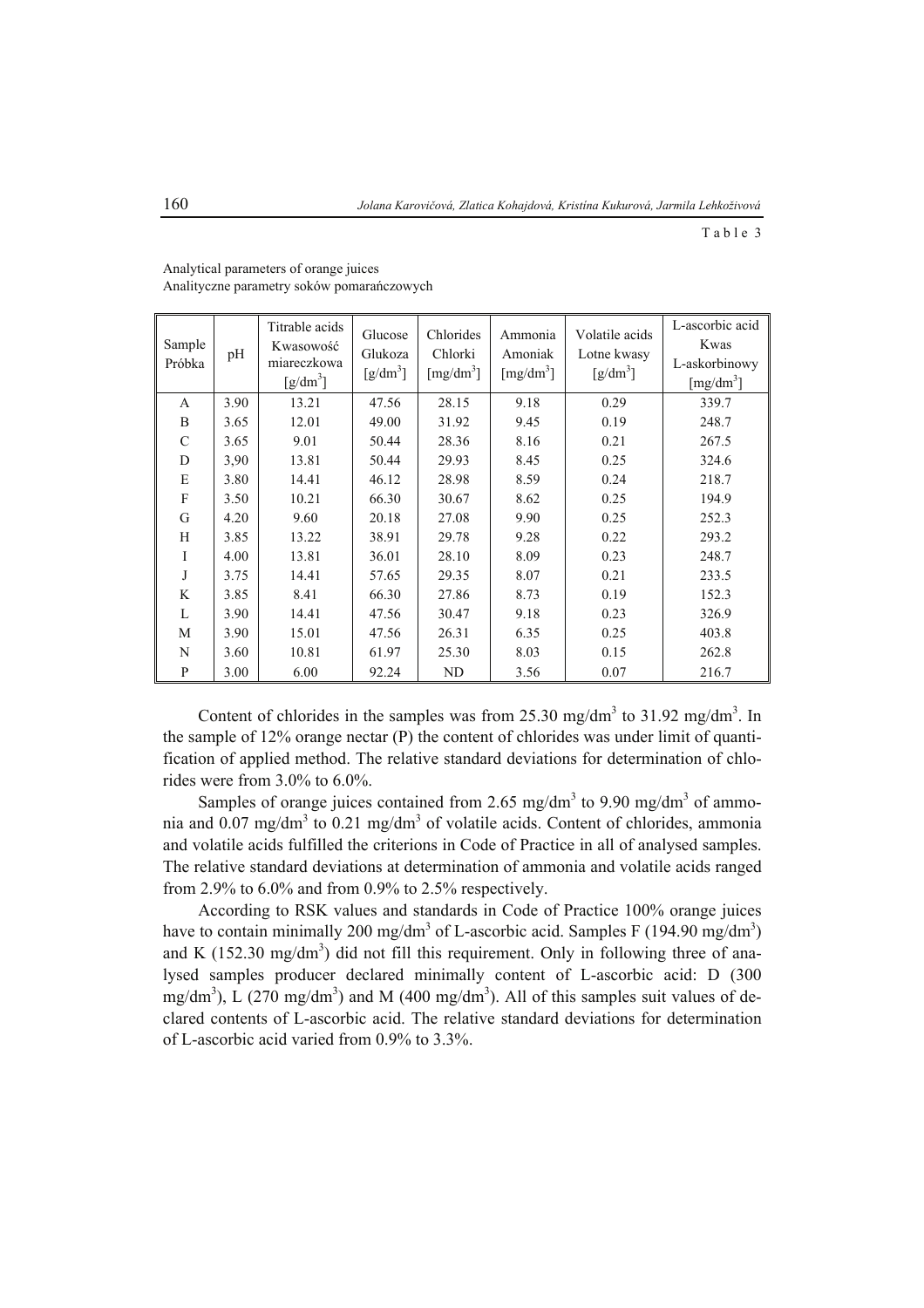Table 4

|                  |                               | Organic acids<br>Kwasy organiczne | Citric/D-isocitric |                       |                                         |
|------------------|-------------------------------|-----------------------------------|--------------------|-----------------------|-----------------------------------------|
| Sample<br>Próbka | Lactic                        | Acetic                            | Citric             | D-isocitric           | acid ratio                              |
|                  | mlekowy                       | octowy                            | cytrynowy          | D-izocytrynowy        | kwas cytrynowy/kwas<br>D - izocytrynowy |
|                  | $\left[\frac{g}{dm^3}\right]$ | [g/dm <sup>3</sup> ]              | $[g/dm^3]$         | [mg/dm <sup>3</sup> ] |                                         |
| A                | ND                            | 0.42                              | 7.90               | 43.98                 | 179.7                                   |
| B                | ND                            | 0.24                              | 6.73               | 25.13                 | 267.8                                   |
| $\mathcal{C}$    | ND                            | 0.24                              | 6.42               | 34.56                 | 185.7                                   |
| D                | ND                            | 0.32                              | 9.83               | 19.89                 | 195.5                                   |
| E                | ND                            | 0.35                              | 9.34               | 12.57                 | 742.8                                   |
| $\mathbf F$      | ND                            | 0.32                              | 5.61               | 28.28                 | 198.3                                   |
| G                | ND                            | 0.37                              | 7.18               | 103.68                | 69.3                                    |
| H                | ND                            | 0.35                              | 7.85               | 37.70                 | 208.3                                   |
| I                | ND                            | 0.42                              | 10.10              | 50.27                 | 200.9                                   |
| J                | ND                            | 0.32                              | 7.76               | 34.56                 | 224.7                                   |
| K                | ND                            | 0.27                              | 5.65               | 109.96                | 51.4                                    |
| L                | ND                            | 0.29                              | 4.85               | 40.84                 | 118.6                                   |
| M                | ND                            | 0.50                              | 8.39               | 25.13                 | 333.9                                   |
| N                | ND                            | 0.27                              | 6.73               | 28.28                 | 238.1                                   |
| P                | ND                            | 0.24                              | 3.41               | 47.13                 | 72.3                                    |

Content of organic acids in orange juices (ND – not detectable). Zawartość kwasów organicznych w sokach pomarańczowych (ND – poniżej poziomu wykrywalności ).

Measurements of lactic, acetic, citric and isocitric acids were realised by capillary isotachophoresis. The relative standard deviations for determination of organic acids were from 0.8% to 3.8%. Limit of determination for individual acids were: 2.0 mg/dm<sup>3</sup> for lactic acid,  $1.62 \text{ mg/dm}^3$  for citric acid and  $2.14 \text{ mg/dm}^3$  for isocitric acid. Content of lactic acid in all samples was under limit of quantification of used method. Content of acetic acid was from  $0.24 \text{ mg/dm}^3$  (B, C and P) to  $0.50 \text{ mg/dm}^3$  (M). Content of citric acid, isocitric acid and their ratio are significant parameters for authentication of orange juices. Analysed samples contained from  $3.41 \text{ mg/dm}^3$  (12% orange nectar P) to 10.10 mg/dm<sup>3</sup> (I) of citric acid and from 12.57 mg/dm<sup>3</sup> (E) to 109,96 mg/dm<sup>3</sup> (K) of isocitric acid. Content of citric acid was under requirement in Code of Practice in samples F, K and L. The lowest content of isocitric acid was determined in 12% orange nectar P (3.41 mg/dm<sup>3</sup>). Standard RSK – value for ratio of citric and isocitric acid for 100% orange juices represent from 65 to 130 and according to Code of Practice from 65 to 200. These requirements fulfilled only two of analysed samples (G and K). It is noteworthy that 12% orange nectar P contained higher content of isocitric acid (47.13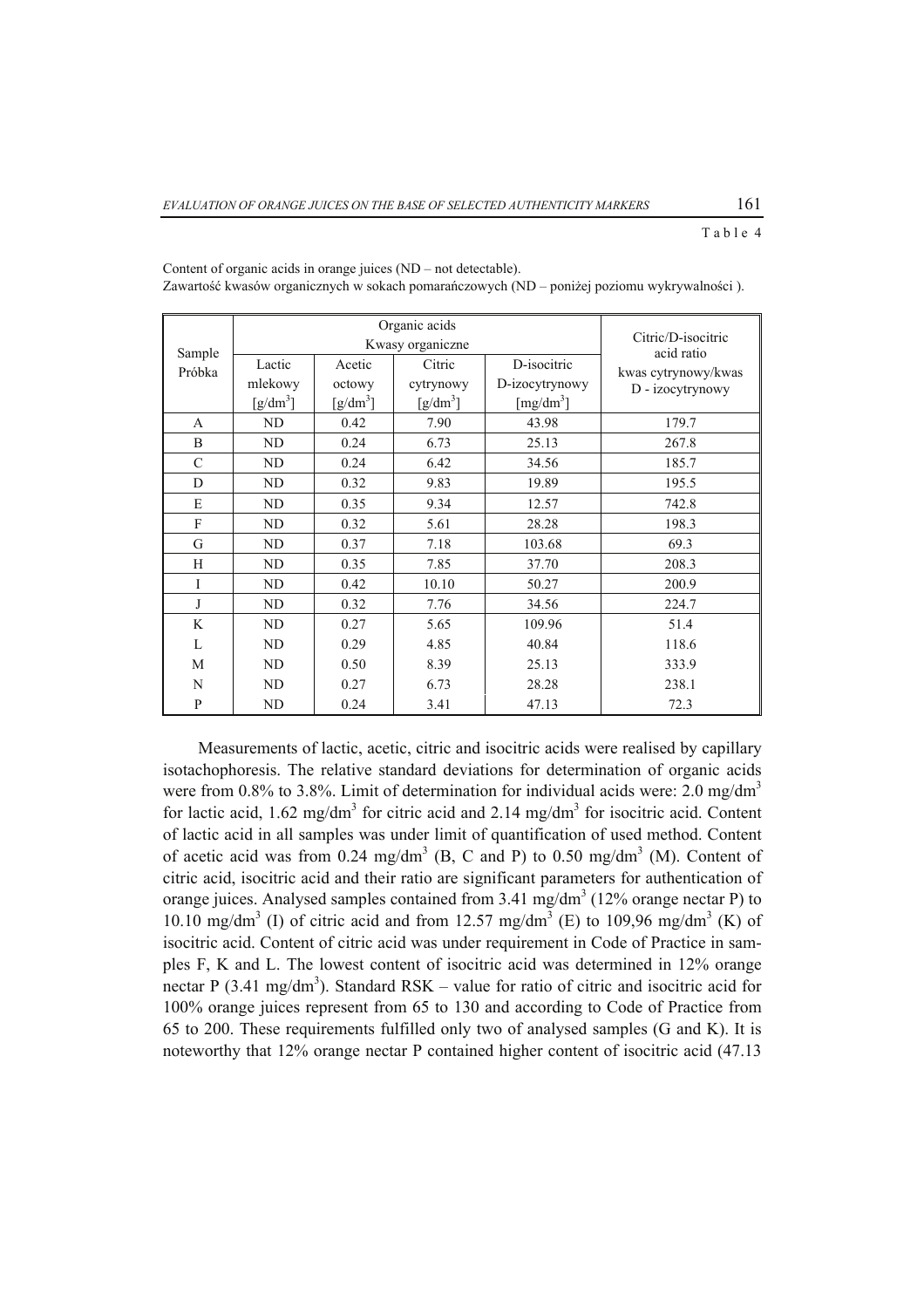mg/dm<sup>3</sup>) than majority of analysed 100% orange juices. A limit to 130 for ratio of citric to isocitric acid in the 100% orange juices which has been proposed by Code of Practice was not exceeded only in the samples G (69.3), K (51.4) and L (118.6). Ratio of citric and isocitric acid in 12% orange nectar P was 72.3 that remarkably fulfilled requirement on 100% orange juices.

Results of analytical determinations of orange juices (without variable lactic acid which content was under limit of quantification of used method in all analysed samples) were organised to data matrix type 15 x 11 and evaluated with principal component analysis. This method was used to reduction of initial variables.



Fig. 1. Component weights of analytical parameters in axes of first three principal components. Rys. 1. Wagi składników parametrów analitycznych w trójwymiarowej przestrzeni pierwszych trzech głównych składowych.

PCA reduced original 11 analytical parameters to 3 principal components (PC) that accounted 83.3% from total variance of data (PC1 51.2%, PC2 19.9% and PC3 12.2%). In the Fig. 1, the component weights of analytical parameters in the axes of first three components are presented. This figure shows that the PC1 the most described variables: volatile acids, pH, glucose, citric acid and total acidity, PC2 the most described content of D-isocitric acid and ratio of citric and D-isocitric acids and PC3 content of L-ascorbic acid. In the Fig. 2 are showed score of samples of orange juices in axes of first two components. From the Fig. 2 seen that PCA separated samples of orange juices to 5 groups  $(A - E)$ :

- group  $A$  contained 12% orange nectar P; this sample had the lowest value of pH, the highest content of glucose and the lowest content of ammonia, volatile acids and citric acid;
- group  $B -$  contained 100% orange juice K; this sample had the lowest content of Lascorbic acid, the lowest ratio of citric and D-isocitric acid and the highest content of D-isocitric acid;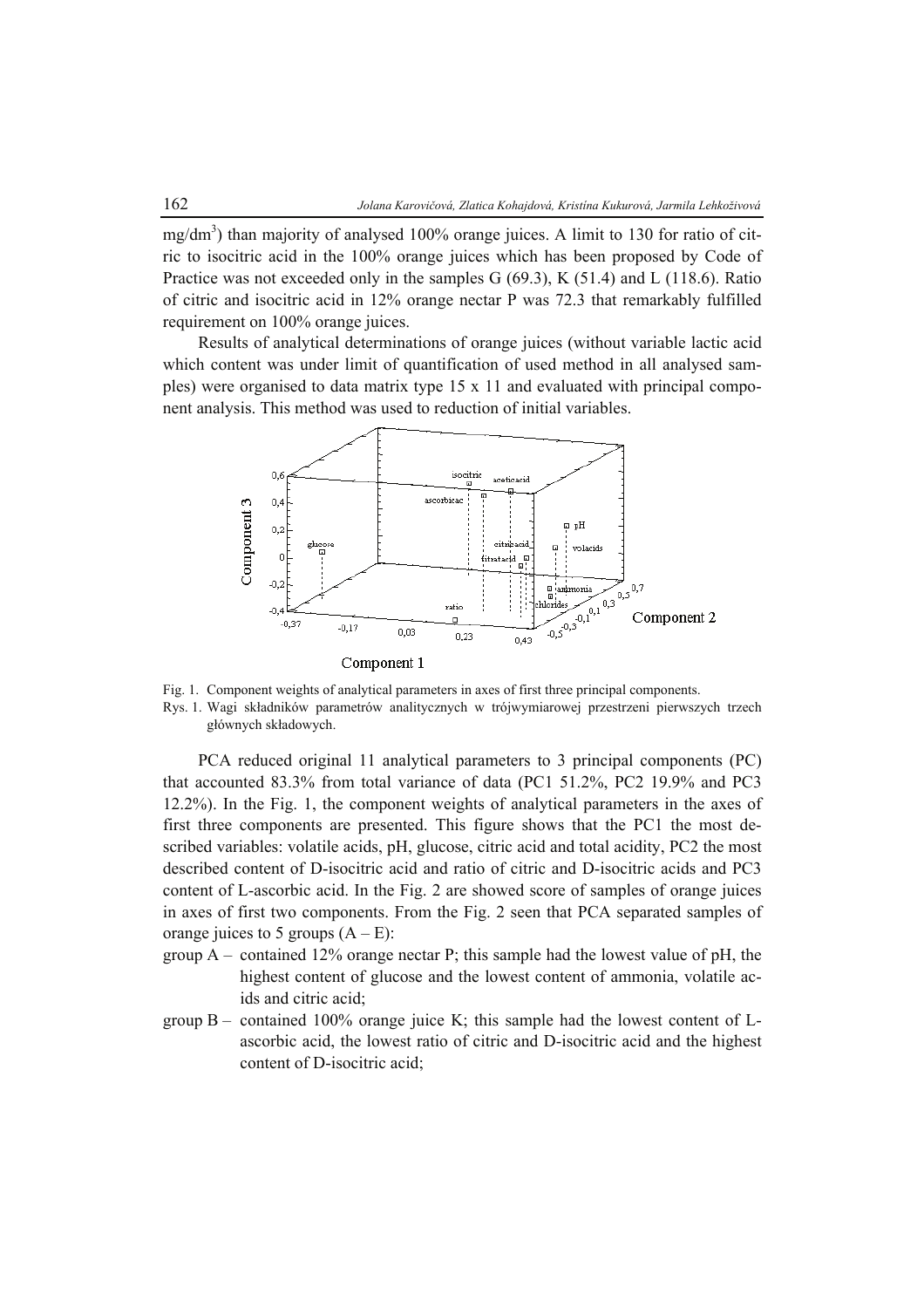- group  $C$  contained 100% orange juice G; this sample had the lowest content of glucose;
- group  $D$  contained 100% orange juices M and E; those samples had the highest ratio of citric and D-isocitric acid and the lowest content of D-isocitric acid;
- group  $E -$  contained orange juices which had average value of determined analytical parameters. It is interesting that 60% nectar N belong to this group.



Fig. 2. Score of samples in axes of first two principal components.

Rys. 2. Rzut próbek na płaszczyznę pierwszych dwóch głównych składowych.

#### **Conclusions**

- 1. Chemical analysis denoted that content of glucose in the samples of 100% orange juices C, D, F, J and K and content of L-ascorbic acid in the samples F and K were under requirement limits according to Code of Practice.
- 2. Only two samples of orange juices (G and K) contained desiderative content of D-isocitric acid and samples G, K and L fulfilled criterion for ratio of citric and D-isocitric acid in Code of Practice.
- 3. Principal component analysis extracted variables which is important to authentication of 100% orange juices.

*Acknowledgement: This paper was supported by Identification of suitable authentication markers and development of optimal analytical methods for their determination in selected food commodities (APVT) No. 20-002904 and Monitoring and prevention of creation of biogenic amines to ensure food quality and safety (VEGA) No. 1/3546/06.*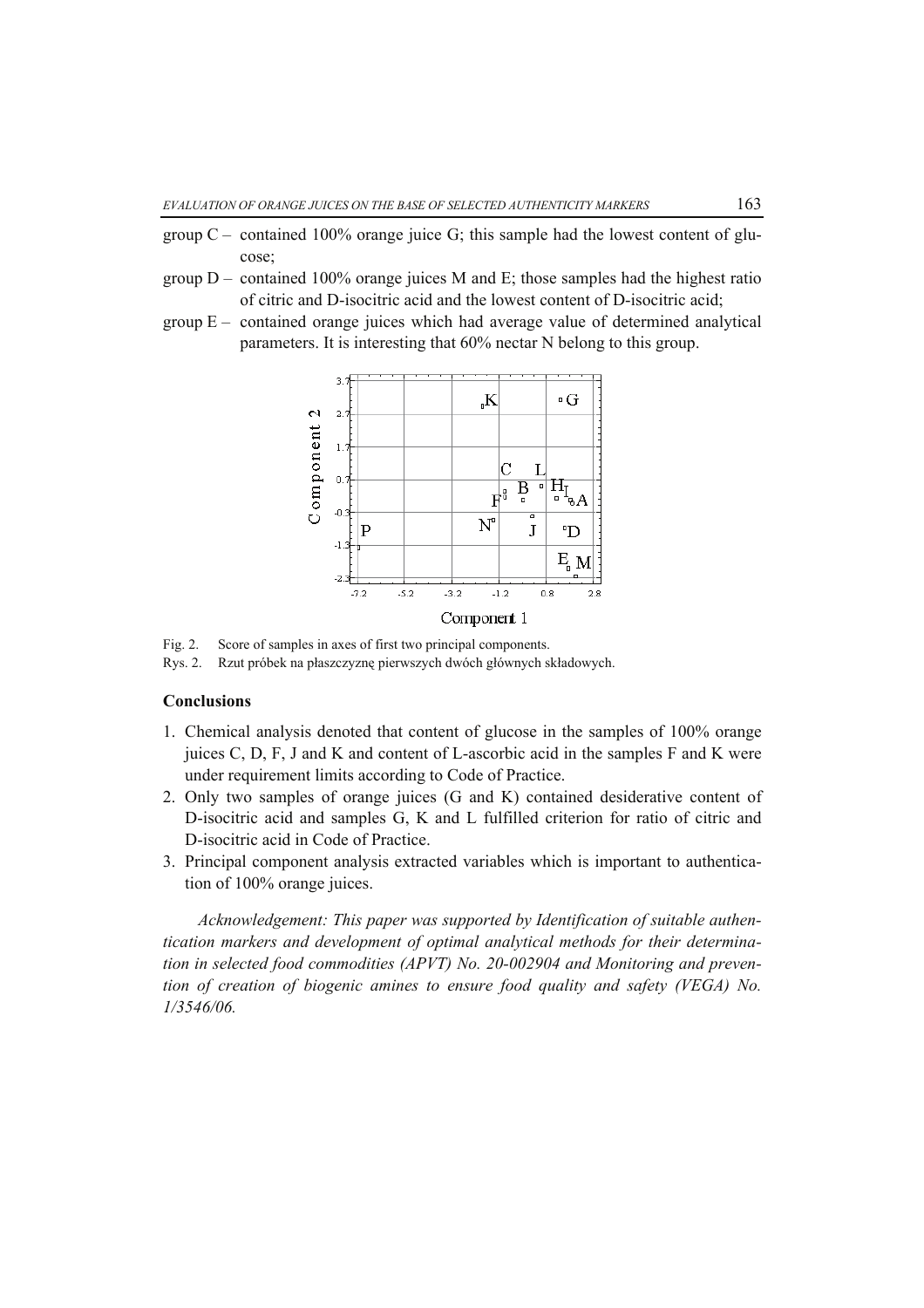#### **Literatura**

- [1] Act No. 152 of the National Council of Slovak republic of 27 June 1995 on foodstuffs, Statute Book No. 152, art. 5, 1995, 1482-1490.
- [2] Bohačenko I.: Problematika falšování potravin a možné způsoby ochrany spotřebitele. Výživa a potraviny, 2002, **2 (55)**, 61-62.
- [3] Voldřich M., Skálová P., Kvasnička F., Cuhra P., Kubík M., Pyš P.: Authenticity of 100 % Orange Juice in the Czech Market in 1996-2001. Czech J. Food Sci., 2002, **2 (20)**, 83-88.
- [4] Council Directive 2001/110/EC of 20 December 2001 on the harmonization of the laws of the Member States relating to honey. Official Journal of the European Communities, 2002, *L 10*, 47-52.
- [5] Code of Practice for Evaluation of Fruit and Vegetable Juices. Association of the Industries of Juice and Nectars from Fruits and Vegetables of the European Economic Community, Brussels, Belgium, 1999.
- [6] RSK values. The Complete manual, guide values and ranges of specific numbers including the revised methods of analysis. Verband der Deutschen Fruchtsaftindustrie e.V., Bonn, 1987.
- [7] Decree No. 1882/2004-100: Decree of Ministry of Agriculture of Slovak republic and Ministry of Health of Slovak republic of 21 June 2004 No. 1882/2004-100, concentring the issuing of the 31. Head of Food Code of Slovak republic adopte fruit juices and some similar products fo human consume.
- [8] Decree No. 1813/3/2003-100 of Ministry of Agriculture of Slovak republic and Ministry of Health of Slovak republic of 9 June 2003. Decree of registered cultivar. Journal MoA SR, Bratislava NOI, 2003.
- [9] Kvasnička F., Voldřich M., Pyš P., Vinš I.: Determination of Isocitric Acid in Citrus Juice A Comparison of HPLC, Enzyme Set Capillary Isotachophoresis Methods. J. Food Comp. Anal., 2002, **6 (15)**, 685-691.
- [10] Ježek J., Suhaj M.: Application of capillary isotachophoresis for fruit juice authentication. J. Chromatogr. A, 2001, **1-2 (916)**, 185-189.
- [11] Saavedra L., García A., Barbas C.: Development and validation of a capillary electrophoresis method for direct measurement of isocitric, citric, tartaric and malic acids as adulteration markers in orange juice. J. Chromatogr. A, 2000, **1-2 (881)**, 395-401.
- [12] Barden T. J., Croft M. Y., Murby E. J., Wells R. J.: Gas chromatographic determination of organic acids from fruit juices by combined resin mediated methylation and extraction in supercritical carbon dioxide. J. Chromatogr. A, 1997, **1-2 (785)**, 251-261.
- [13] Wallrauch S., Raethe W.: Germany: RSK values guidelines and tolerances for specific constituents in fruit juice. In: Nagy S., Attaway J. A., Rhodes M. E.: Adulteration of fruit juice beverages. Marcel Dekker, Inc., New York, Basel 1998, s. 405-469.
- [14] Suhaj M., Kováč M.: Metódy identifikácie falšovania a autentifikácie potravín, 1. Ovocné šťavy. Bull PV, 1999, **4 (38)**, 203-222.
- [15] Príbela A.: Analýza potravín cvičenie. SVŠT, Bratislava 1987.
- [16] Karovičová J., Greif G., Kohajdová Z., Hybenová E.: Využitie štatistických metód multivariačnej analýzy pri hodnotení mliečne fermentovaných zeleninových štiav. Bull PV, 2001, **2 (40)**, 119-131.
- [17] Karovičová J., Kohajdová Z., Greif G., Lukáčová D.: Hodnotenie zeleninových štiav fermentovaných baktériami mliečneho kysnutia. Bull PV, 2001, **4 (40)**, 285-299.
- [18] Karovičová J., Kohajdová Z., Šimko P., Lukáčová D.: Using capillary isotachophoresis for the determination of biogenic amines and D-isocitric acid in food products. Nahrung/Food, 2003, **3 (47)**, 188-190.